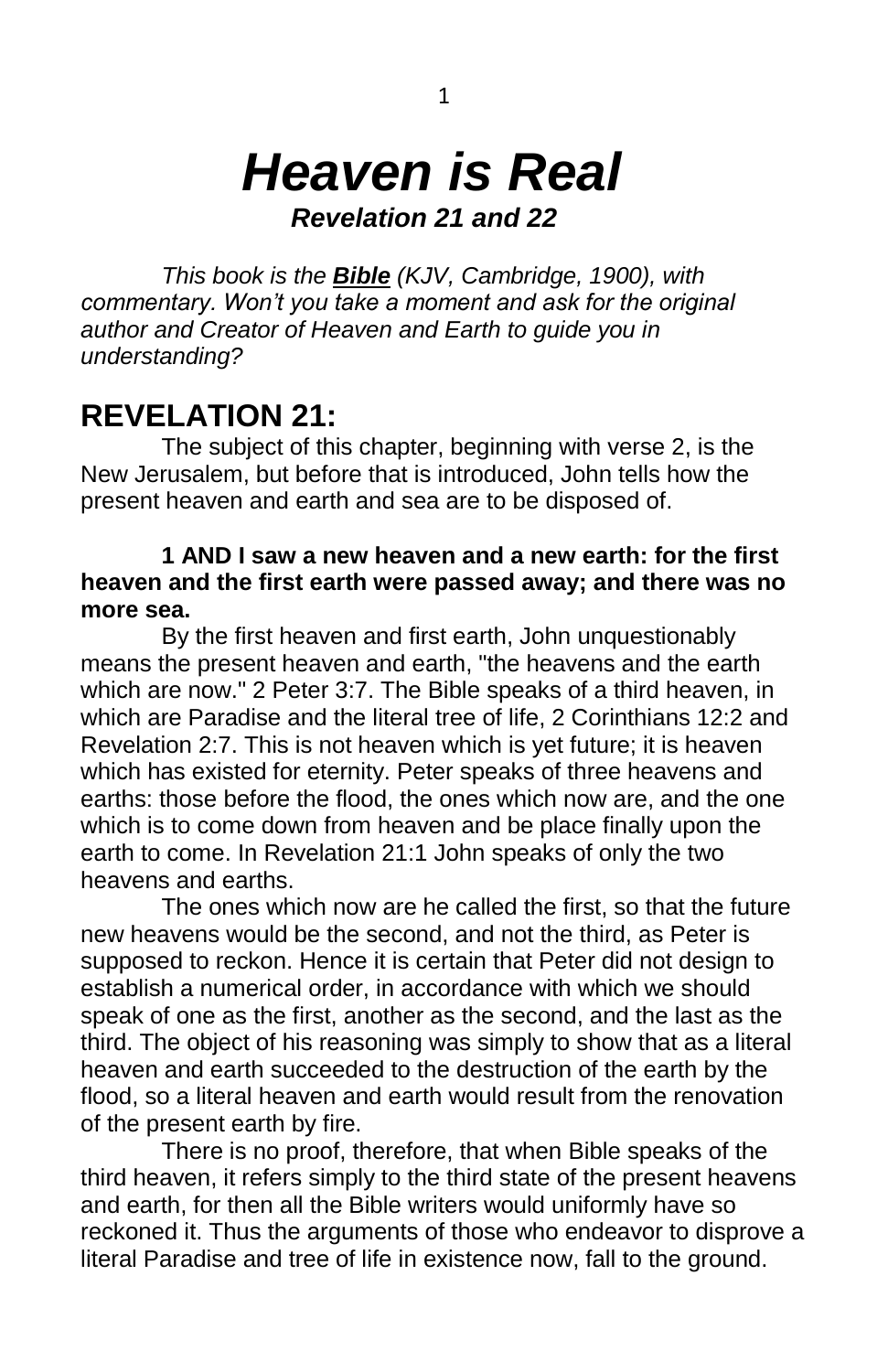The Bible certainly recognizes three heavens in the present constitution of things, namely, the first, or atmospheric heaven, which the fowls of the air inhabit; the second, the planetary heaven, the region of the sun, moon, and stars; and the third, high above others, where Paradise and the tree of life are found, Revelation 2:7, where God has His residence and His throne, Revelation 22:1-2.

Paul was caught up in heavenly vision, 2 Corinthians 12:2, to which Christ ascended when He left the earth, Revelation 12:5, where He now, as Priest-King, sits upon the throne with His Father,

Zechariah 6:13. Where the glorious city stands, awaiting the saints when they enter into eternal life, Revelation 21:2. Blessed be God that from that bright land intelligence has been brought to this far-off world of ours! Thanks be to His holy name that a way has been opened, which leads like a straight and shining path of light up to those blest abodes!

**2 And I John saw the holy city, new Jerusalem, coming down from God out of heaven, prepared as a bride adorned for her husband. 3 And I heard a great voice out of heaven saying, Behold, the tabernacle of God** *is* **with men, and he will dwell with them, and they shall be his people, and God himself shall be with them,** *and be* **their God. 4 And God shall wipe away all tears from their eyes; and there shall be no more death, neither sorrow, nor crying, neither shall there be any more pain: for the former things are passed away.**

In connection with the view which John has of the holy city coming down from God out of heaven, a voice is heard, saying, "The tabernacle of God is with men, and He will dwell with them." The great God takes up His abode on this earth, but we do not suppose that God is confined to this, or any other one of the worlds of His creation. Here He has a throne, and the earth enjoys so much of His presence that it may be said that He dwells among men and dwells there in a different sense from ever before. Why should this be thought a strange thing? God's only-begotten Son is here as ruler of His special kingdom. The holy city will be here. The heavenly hosts take an interest in this world probably above what they feel in any other; yea, reasoning from one of the Savior's parables, there will be more joy in heaven over one world redeemed than over ninety and nine which have needed no redemption.

"God shall wipe away all tears from their eyes." He does not literally wipe away tears from the eyes of His people, for there will be no tears in that kingdom to be wiped away. He wipes away tears by removing all causes of tears.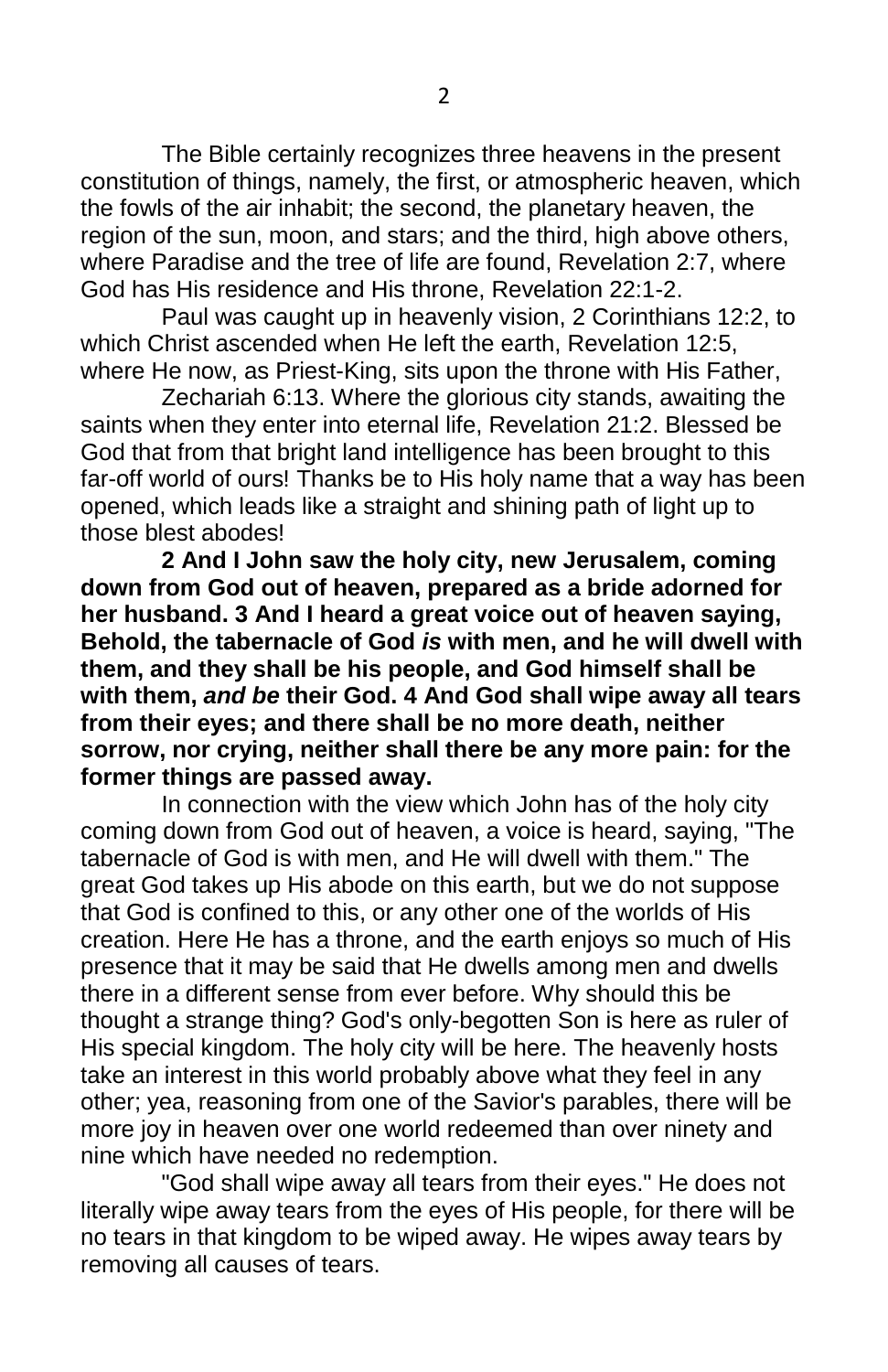**5 And he that sat upon the throne said, Behold, I make all things new. And he said unto me, Write: for these words are true and faithful. 6 And he said unto me, It is done. I am Alpha and Omega, the beginning and the end. I will give unto him that is athirst of the fountain of the water of life freely.**

He that sits upon the throne is the same being that is mentioned in verses 11 and 12 of the preceding chapter. He says, "I make all things new;" not, I make all new things. The earth is not destroyed, annihilated, and a new one created, but all things are made over new. Let us rejoice that these words are true. When this is accomplished, all will be ready for the utterance of that sublime sentence, "It is done." The dark shadow of sin has then forever vanished. The wicked, root and branch, Malachi 4:1, are destroyed out of the land of the living, and the universal anthem of praise and thanksgiving, Revelation 5:13, goes up from a redeemed world and a clean universe to a covenant-keeping God.

**7 He that overcometh shall inherit all things; and I will be his God, and he shall be my son. 8 But the fearful, and unbelieving, and the abominable, and murderers, and whoremongers, and sorcerers, and idolaters, and all liars, shall have their part in the lake which burneth with fire and brimstone: which is the second death.**

The over comer's are "Abraham's seed, and heirs according to the promise" Galatians 3:29. The promise embraces the world, Romans 4:13; and the saints will go forth upon the earth, not as servants or aliens, but as lawful heirs to the heavenly estate and proprietors of the soil.

But the fearful and unbelieving have their part in the lake that burneth with fire and brimstone. The word "fearful" has been a trouble to some conscientious ones, who have had fears more or less in all their Christian experience. It may be well, therefore, to inquire what kind of fear is here meant. It is not fear of our own weakness, or of the power of the tempter. It is not fear of sinning, or of falling out by the way, or of coming short at last. Such fear drives us to the Lord for help. But the fear mentioned here is connected with unbelief, a fear of the ridicule and opposition of the world, a fear to trust God and venture out upon His promises, a fear that He will not fulfill what He has declared, and that consequently one will be left to shame and loss for believing on Him. Cherishing such fear, one can be only halfhearted in His service. This is most dishonoring to God. This is the fear which we are commanded not to have, Isaiah 51:7. This is the fear which brings into condemnation here, and will finally bring all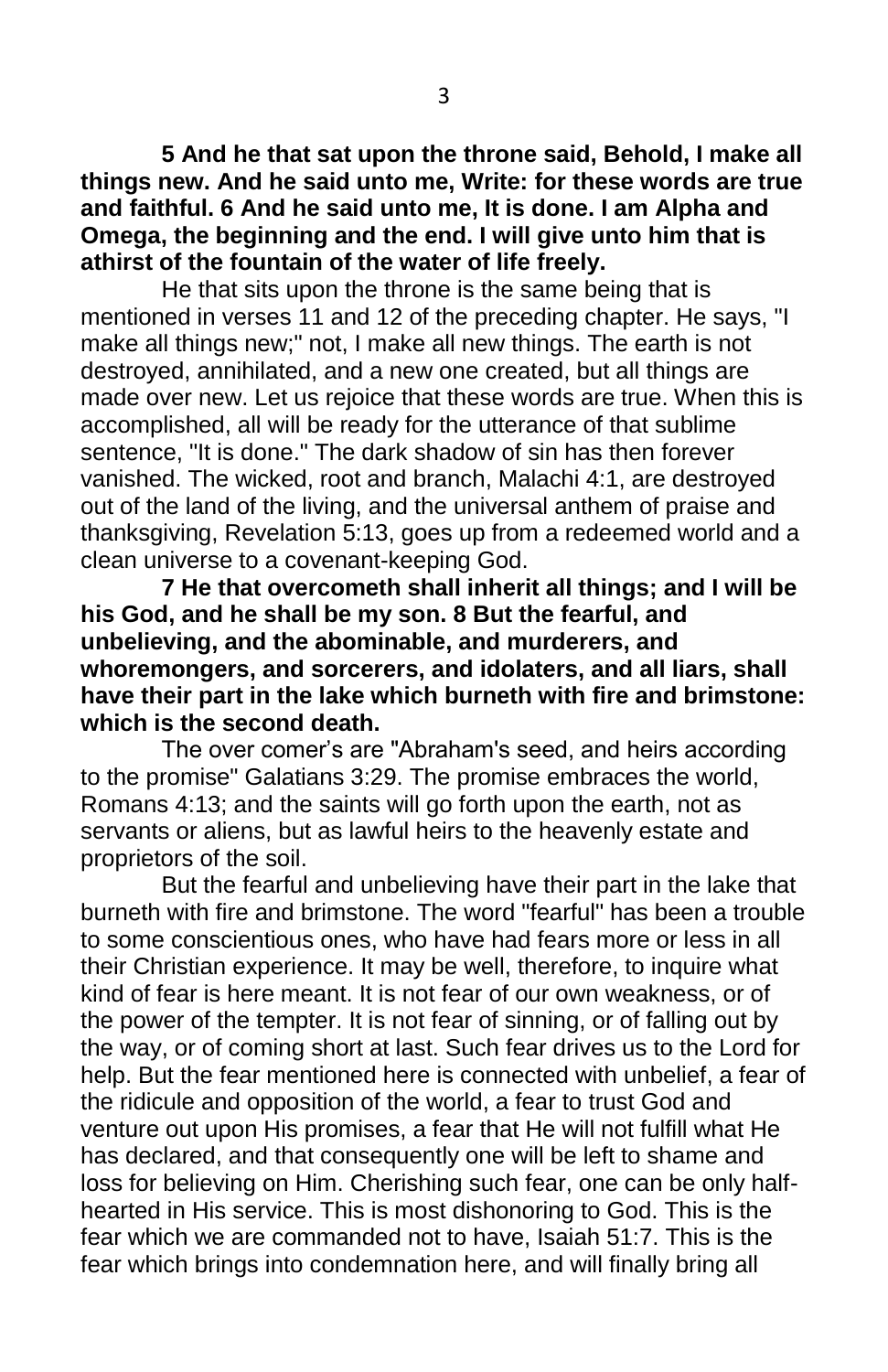who are controlled by it into the lake of fire, which is the second death.

**9 And there came unto me one of the seven angels which had the seven vials full of the seven last plagues, and talked with me, saying, Come hither, I will shew thee the bride, the Lamb's wife. 10 And he carried me away in the spirit to a great and high mountain, and shewed me that great city, the holy Jerusalem, descending out of heaven from God, 11 Having the glory of God: and her light** *was* **like unto a stone most precious, even like a jasper stone, clear as crystal; 12 And had a wall great and high,** *and* **had twelve gates, and at the gates twelve angels, and names written thereon, which are** *the names* **of the twelve tribes of the children of Israel: 13 On the east three gates; on the north three gates; on the south three gates; and on the west three gates. 14 And the wall of the city had twelve foundations, and in them the names of the twelve apostles of the Lamb.**

This testimony is positive *that the New Jerusalem is the bride*, the Lamb's wife. The angel told John distinctly that he would show him the bride, the Lamb's wife. We may be sure that he did not deceive him, but fulfilled his promise to the very letter. He was shown the New Jerusalem, the city, which must therefore be the Lamb's wife. It would be unnecessary to offer a word of proof that this city is not the church, were it not that popular theology has so mystified the Scriptures as to give it this application. This city cannot be the church, because it would be absurd to talk of the church as lying foursquare, and having a north side, a south side, an east side, and a west side. It would be incongruous to speak of the church as having a wall great and high, and having twelve gates, three on each side toward the four points of the compass. Indeed, the whole description of the city which is given in this chapter would be more or less obscure if applied to the church.

In writing to the Galatians, Paul speaks of the same city and says that it is the mother of us all, referring to the church. The church, then, is not the city itself, but the children of the city. Verse 24 of the chapter under comment, speaks of the nations of the saved, who walk in the light of this city. These are nations of the saved, who walk in the light of this city. These nations who are saved will constitute the church and are distinct from the city, in the light of which they walk. It follows that the city is a literal city built of all the precious materials here described. But how can it then be the bride, the Lamb's wife? Inspiration has seen fit to speak of it under this figure, and with every believer in the Bible that should be sufficient.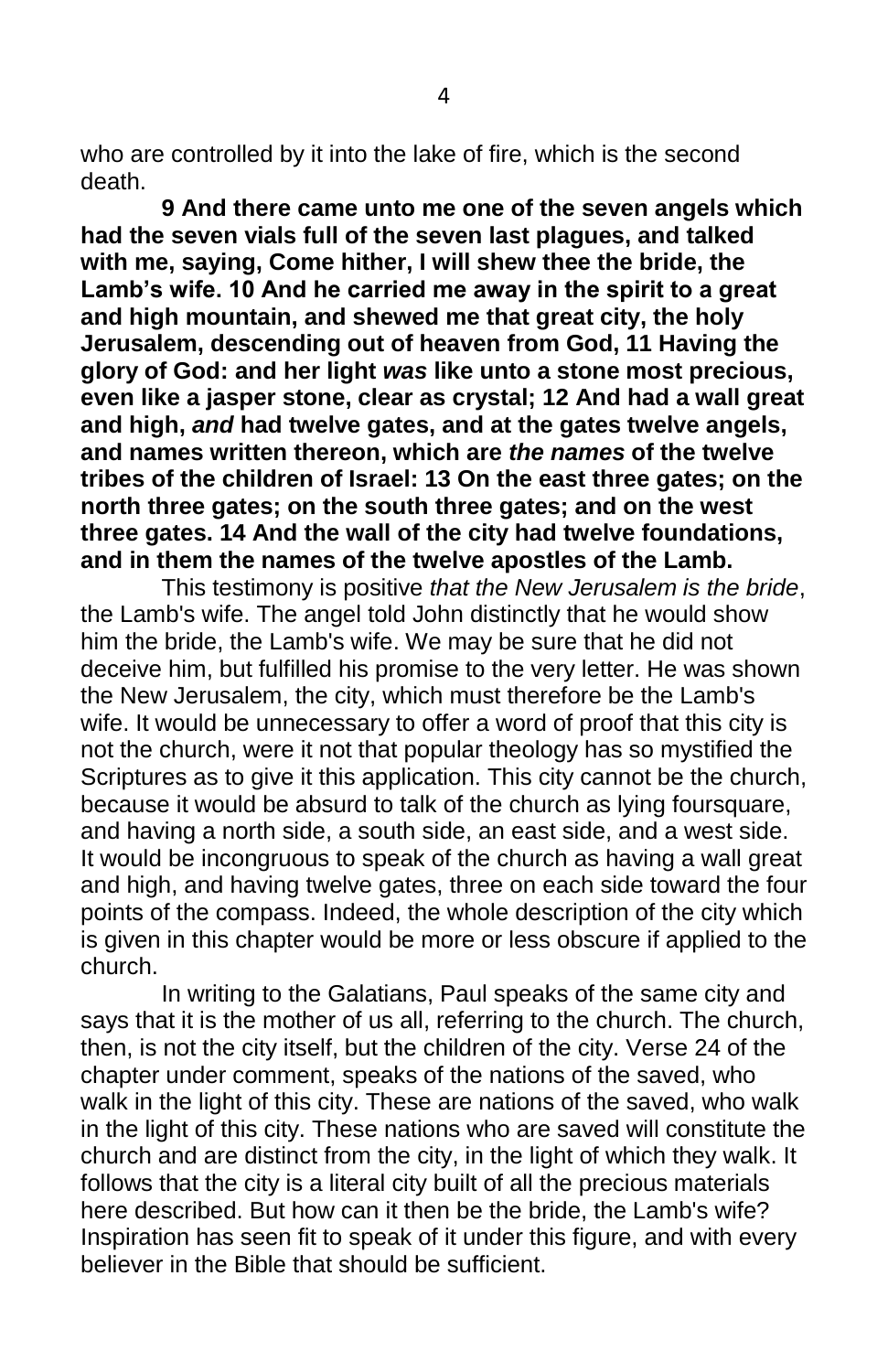With this view, all is harmony. Christ is called Father of His people, Isaiah 9: 6, the Jerusalem above is called our mother, and we are here children. Carrying out the figure of marriage, Christ is represented as the Bridegroom, the city as the bride, and we, the church, as the guests. There is not confusion of personalities here. The popular view, which makes the city the church, and the church the bride, makes the church at the same time both mother and children, both bride and guests.

The view that the marriage of the Lamb is the inauguration of Christ as King upon the throne of David, and that the parables of Matthew 22:1-14; 25:1-13; Luke 12:35-37; 19:12-27, apply to that event, is further confirmed by a well- known ancient custom. It is said that when a person took his position as ruler over the people, and was invested with that power, it was called a marriage, and the usually accompanying feast was called a marriage supper.

The names of the twelve apostles in the foundations of the city show it to be a Christian and not a Jewish city. The names of the twelve tribes on the gates, show that all the saved from all ages, are reckoned as belonging to some one of the twelve tribes, for all must enter the city through some one of the twelve gates. This explains those instances in which Christians are called Israel, and are addressed as the twelve tribes, as in Romans 2:28-29; 9:6-8; Galatians 3:29; Ephesians 2:12-13; James 1:1; Revelation 7:4.

**15 And he that talked with me had a golden reed to measure the city, and the gates thereof, and the wall thereof. 16 And the city lieth foursquare, and the length is as large as the breadth: and he measured the city with the reed, twelve thousand furlongs. The length and the breadth and the height of it are equal. 17 And he measured the wall thereof, an hundred** *and* **forty** *and* **four cubits,** *according to* **the measure of a man, that is, of the angel. 18 And the building of the wall of it was** *of* **jasper: and the city** *was* **pure gold, like unto clear glass.**

According to this testimony the city is laid out in a perfect square, measuring equally on all sides. The measure of the city, John declares, was twelve thousand furlongs. Twelve thousand furlongs, eight furlongs to the mile, equal fifteen hundred miles. It may be understood that this measure is the measure of the whole circumference of the city, not merely of one side. This appears to have been the ancient method of measuring cities. The whole circumference was taken, and that was said to be the measure of the city. According to this rule, the New Jerusalem will be three hundred and seventy-five miles in length on each side. The length, breadth,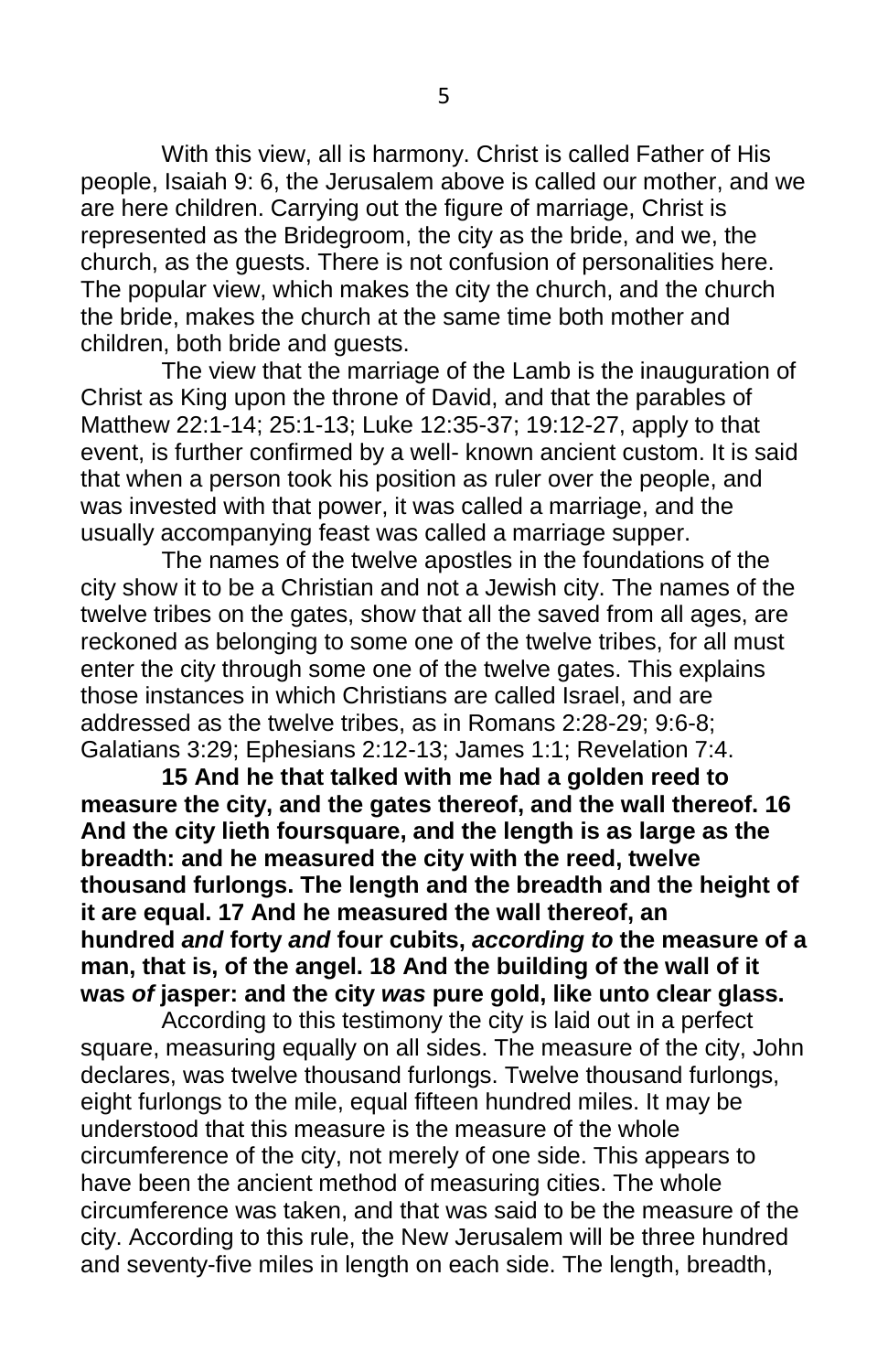and height of it are equal. From this language, the question has arisen whether the city shown to John was a high as it was long and broad.

Taking the cubit at about twenty-two inches, the length which is most commonly assigned to the ancient cubit, it would give only two hundred and sixty-four feet as the height of the wall. Now if the city is just as high as it is long and broad, that is, three hundred and seventy-five miles, this wall of less than three hundred feet would be in comparison a most insignificant affair. Probably therefore the height of the buildings of the city is to be judged by the height of the wall, which is distinctly given.

The building of the wall was of jasper. This precious stone is usually described as of "a beautiful bright green color, sometimes clouded with white or spotted with yellow." This we understand to be the material of the main body of the wall built upon the twelve foundations hereafter described. Let it be remembered that this jasper wall was "clear as crystal", verse 11, revealing all the glories within.

**19 And the foundations of the wall of the city** *were* **garnished with all manner of precious stones. The first foundation** *was* **jasper; the second, sapphire; the third, a chalcedony; the fourth, an emerald; 20 The fifth, sardonyx; the sixth, sardius; the seventh, chrysolite; the eighth, beryl; the ninth, a topaz; the tenth, a chrysoprasus; the eleventh, a jacinth; the twelfth, an amethyst.**

If we consider this description exclusively metaphorical, as is done by many who profess to be Bible teachers, and spiritualize away this city into ethereal nothingness, how unmeaning do these minute descriptions appear! But if we take it in its natural and obvious signification, and look upon the city as the prophet evidently intended, as a literal and tangible abode, our glorious inheritance, the beauties of which we are to look upon with our own eyes, how the glory of the scene is enhanced!

Though it is not for mortal man of himself to conceive of the grandeur of the things which God has prepared for those who love Him, yet viewed literally, men may delight to contemplate the glories of their future abode. We love to dwell upon those descriptions which convey to our minds an idea of the loveliness and beauty which will characterize our eternal home. As we become absorbed in the contemplation of an inheritance tangible and sure, courage springs up anew, hope revives, faith plumes her wings. With feeling of thanksgiving to God that He has placed it within our power to gain an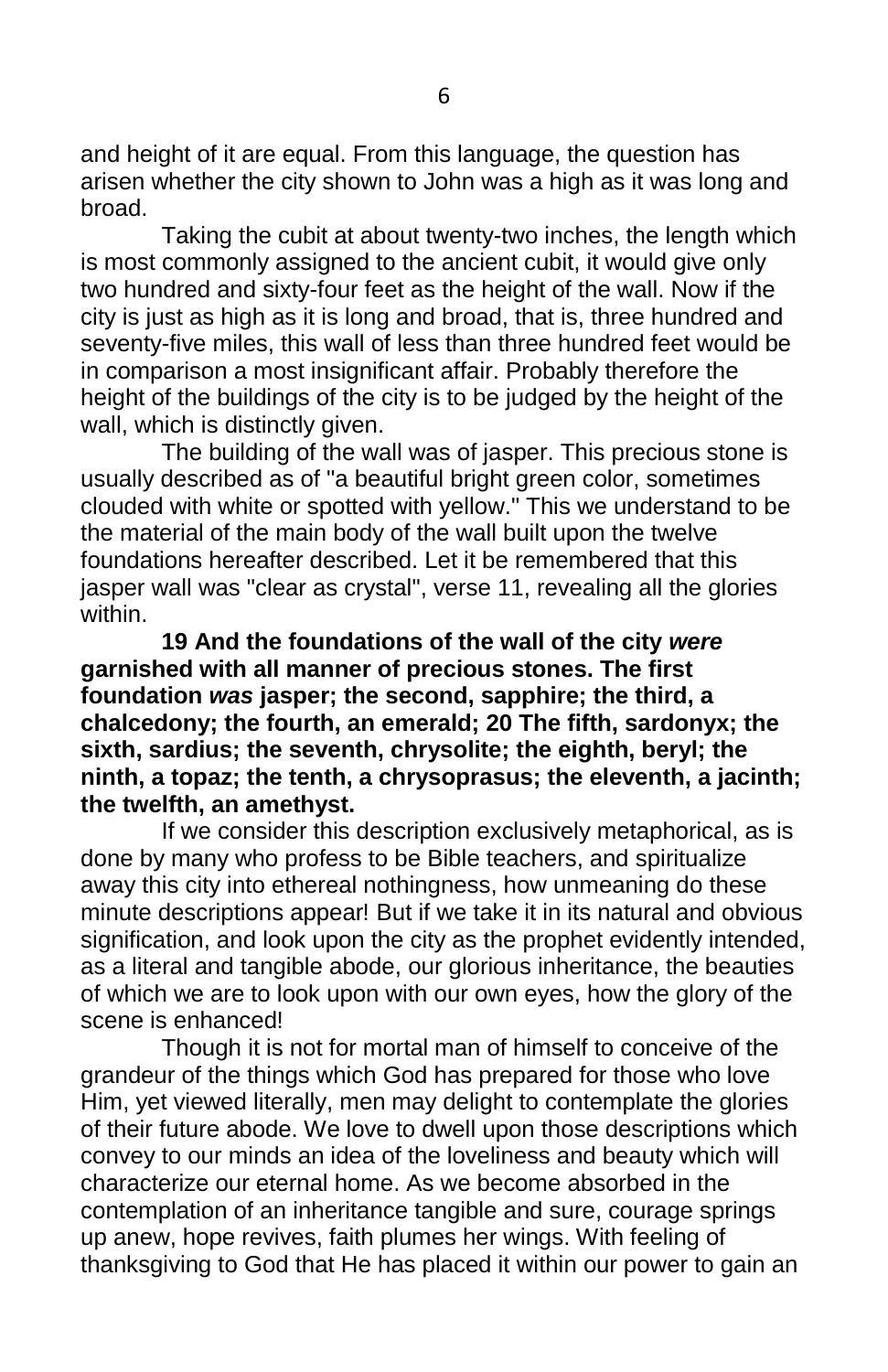entrance to the mansions of the redeemed, we resolve anew, despite the world and all its obstacles, that we will be among the sharers in the proffered joy. Let us, then, consider the precious foundation stones of that great city, through whose gates of pearl God's people may hope soon to enter. However, many gemologists assert that it is difficult to identify the precious stones of the Bible in our day. Suffice it to say, they are beautiful beyond our imagination!

#### **21 And the twelve gates** *were* **twelve pearls; every several gate was of one pearl: and the street of the city** *was* **pure gold, as it were transparent glass.**

The beautiful city of God, built of materials most precious here on earth, is very appropriately described as having gates of pearl. But more than that, the scripture says that each gate is of a single pearl. Iridescent and glowing with the beautiful colors reflected from the foundations, these portals swing wide to welcome the redeemed to their eternal home.

In this verse, as also in verse 18, the city is spoken of as built of gold, pure, like clear glass, that is, transparent glass. Think for a moment what the appearance of a street so paved would be. The gorgeous palaces on either side would be reflected beneath, and the boundless expanse of the heavens above would also appear below; so that to the person walking those golden streets it would appear that both he himself and the city were suspended between the infinite heights above and the unfathomable depths below, while the mansions on either side of the street, having also powers of reflection, would marvelously multiply both palaces and people, and would render the whole scene novel, pleasing, beautiful, and grand beyond conception.

#### **22 And I saw no temple therein: for the Lord God Almighty and the Lamb are the temple of it.**

With a temple is naturally associated the idea of sacrifices and mediatorial work, but when the city is located upon the new world, there will be no such work to be performed. Sacrifices and offerings, and all mediatorial work based on them, will be forever past. Hence there will be no need of the outward symbol of such work. But the temple in old Jerusalem, besides being a place for sacrificial worship, was the beauty and glory of the place. As if to anticipate the question that might arise as to what would constitute the ornament and glory of the new city if there is to be no temple therein, the prophet answers, "The Lord God Almighty and the Lamb are the temple of it."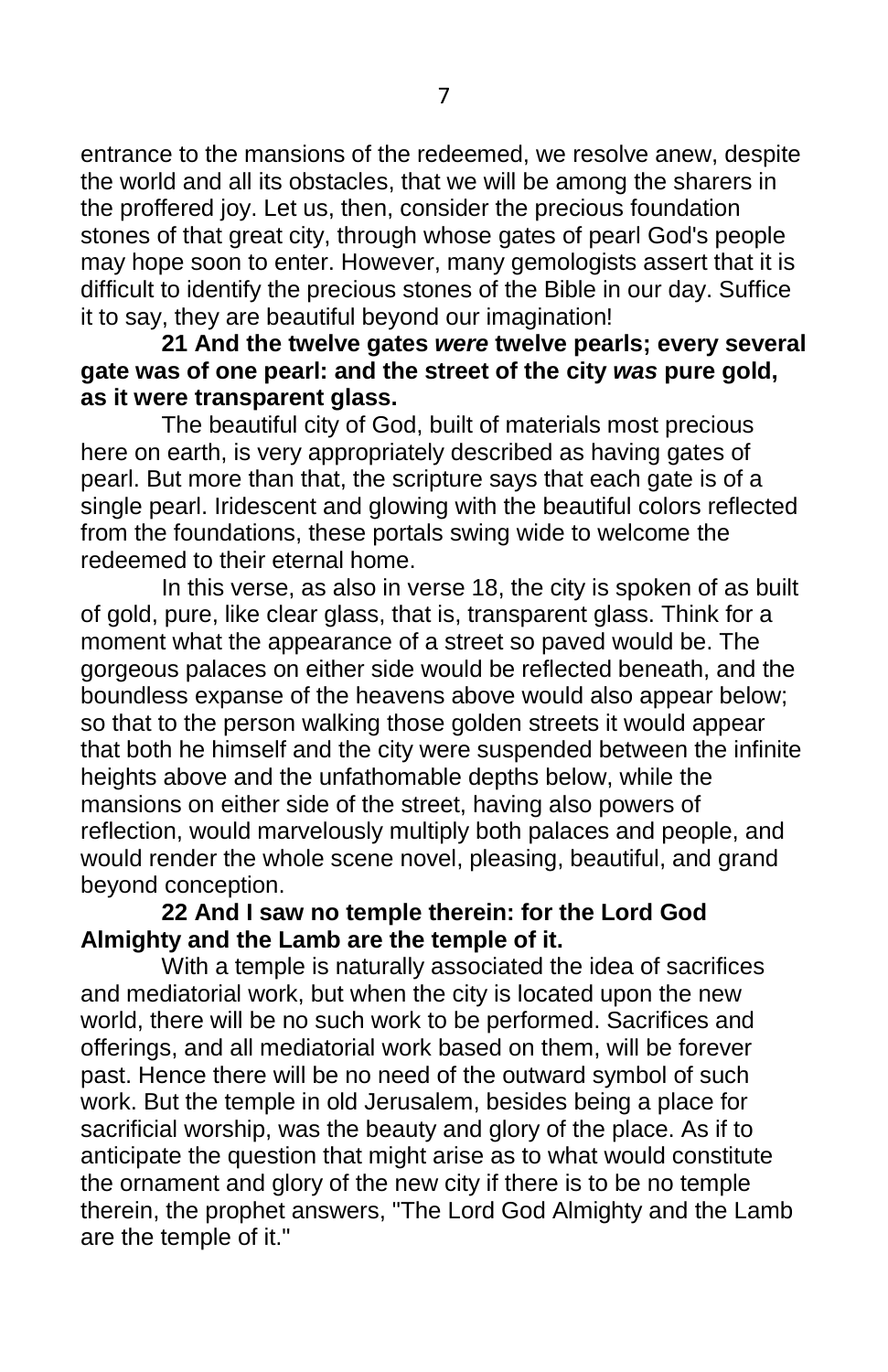**23 And the city had no need of the sun, neither of the moon, to shine in it: for the glory of God did lighten it, and the Lamb** *is* **the light thereof. 24 And the nations of them which are saved shall walk in the light of it: and the kings of the earth do bring their glory and honour into it. 25 And the gates of it shall not be shut at all by day: for there shall be no night there. 26 And they shall bring the glory and honour of the nations into it. 27 And there shall in no wise enter into it any thing that defileth, neither** *whatsoever* **worketh abomination, or** *maketh* **a lie: but they which are written in the Lamb's book of life.**

It is in the city alone, probably, that there is no night. There will of course be days and nights in the new earth, but they will be days and nights of surpassing glory. In speaking of this time, the prophet says, "Moreover, the light of the moon shall be as the light of the sun, and the light of the sun shall be sevenfold, as the light of seven days, in the day that the Lord bindeth up the breach of His people, and healeth the stroke of their wound." Isaiah 30:26. But if the light of the moon in that state is as the light of the sun, how can there be said to be night there? The light of the sun will be sevenfold, so that although the night is to be as our day, the day will be sevenfold brighter, making the contrast between day and night there as marked, perhaps, as at the present time. Both will be surpassingly glorious.

Verse 24 speaks of nations and kings. The nations are the nations of the saved, and in the new-earth state we are all kings in a certain sense. We possess a "kingdom," and are to "reign" forever and ever. But it appears from some of our Saviors parables, as in Matthew 25:21-23, that some will occupy in a special sense the position of rulers, and may thus be spoken of as kings of the earth in connection with the nations of the saved. These will bring their glory and honor into the city, when on the Sabbaths and new moons they there come up to worship before God, Isaiah 66:23.

Reader, do you want a part in the eternal glories of this heavenly city? See to it, then, that your name is written in the Lamb's book of life; for those only whose names are on that heavenly "roll of honor" can enter there.

# **REVELATION 22**

**1 AND he shewed me a pure river of water of life, clear as crystal, proceeding out of the throne of God and of the Lamb. 2 In the midst of the street of it, and on either side of the**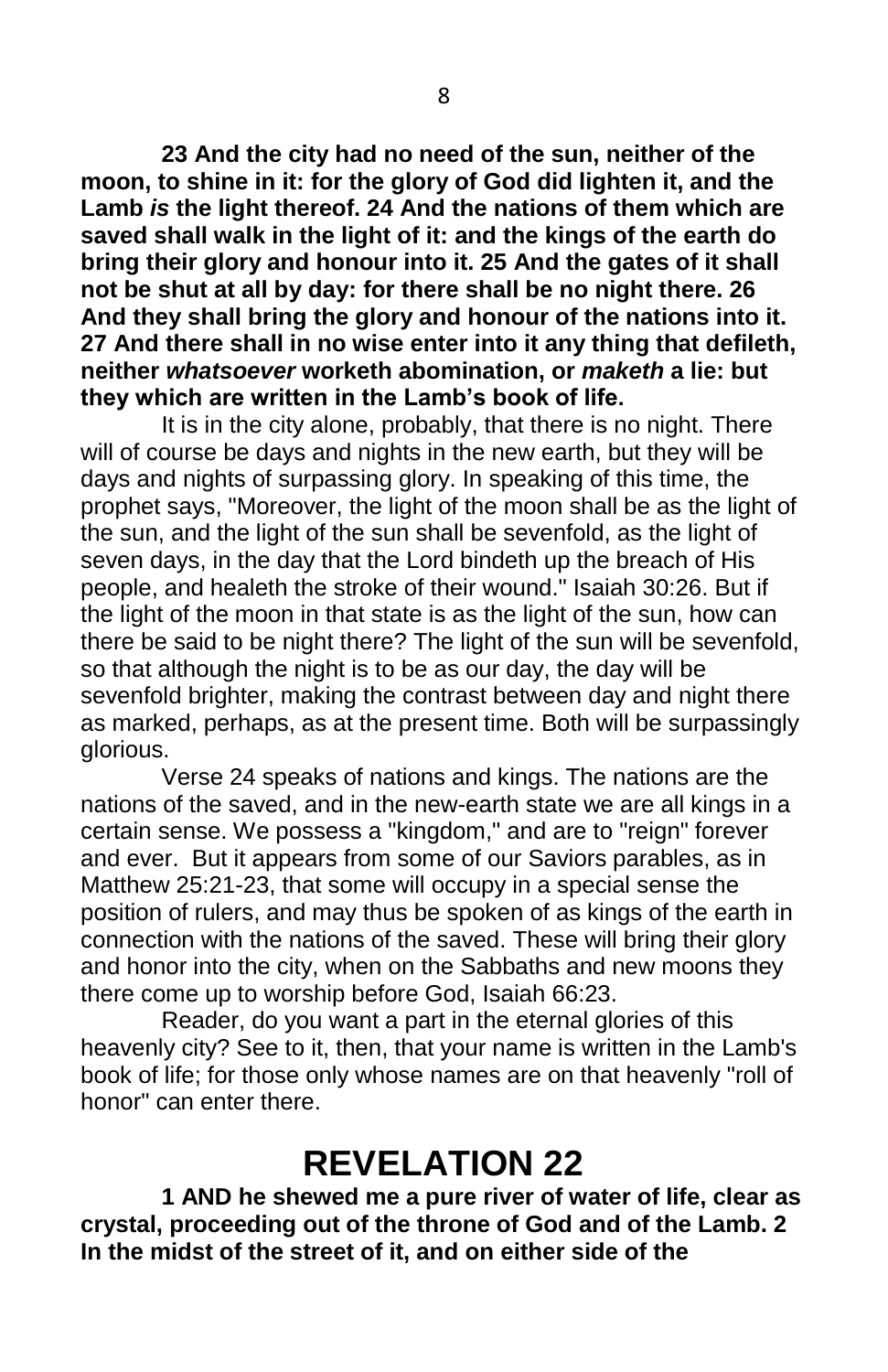**river,** *was there* **the tree of life, which bare twelve** *manner of* **fruits,** *and* **yielded her fruit every month: and the leaves of the tree** *were* **for the healing of the nations.**

The angel continues to show John the wonderful things of the city of God. In the midst of the street of the city was the tree of life. Although the word "street" is here used in the singular number with the definite article "the" before it, it is not supposed that there is but one street in the city, for there are twelve gates, and there must of course be a street leading to each gate. But the street here spoken of is the street by way of distinction, the main street, or as the original word signifies, the broad way, the great avenue.

The tree of life is in the midst of this street, but is on either side of the river of life. Therefore the river of life is also in the midst of the street of the city. This river proceeds from the throne of God. The picture thus presented before the mind is this: The glorious throne of God at the head of the broad way, or avenue; out of that throne the river of life, flowing lengthwise through the center of the street; and the tree of life growing on either side, forming a high and magnificent arch over that majestic stream, and spreading its life-bearing branches far away on either side. How wide this broad street is, we have no means of determining, but it will be at once perceived that a city three hundred seventy-five miles square, would have an ample space for its great avenue.

But how can the tree of life be one tree, and still be on either side of the river? It is evident that there is but one tree of life. From Genesis to Revelation it is spoken of as but one the tree of life. To be at once on both sides of the river, it must have more than one trunk, in which case it would be united above in order to form but one tree. John, caught away in the Spirit, and presented with a minute view of this wonderful object, says that it was on either side of the river.

The tree of life bears twelve kinds of fruit, and yields its fruit every month. This fact throws light upon the declaration in Isaiah 66:23, that all flesh shall come up "from one moon to another" to worship before the Lord of hosts. The Greek phrase in the verse before us is, *kata mena hekaston*, "each month."

The Septuagint has here *men ek menos*, "from month to month." The redeemed come up to the holy city from month to month to partake of the fruit of the tree of life. Its leaves are for the healing of the nations, literally, the service of the nations. This cannot be understood as implying that any will enter the city in a diseased or deformed condition to need healing; for then the conclusion would follow that there will always be persons there in that condition. We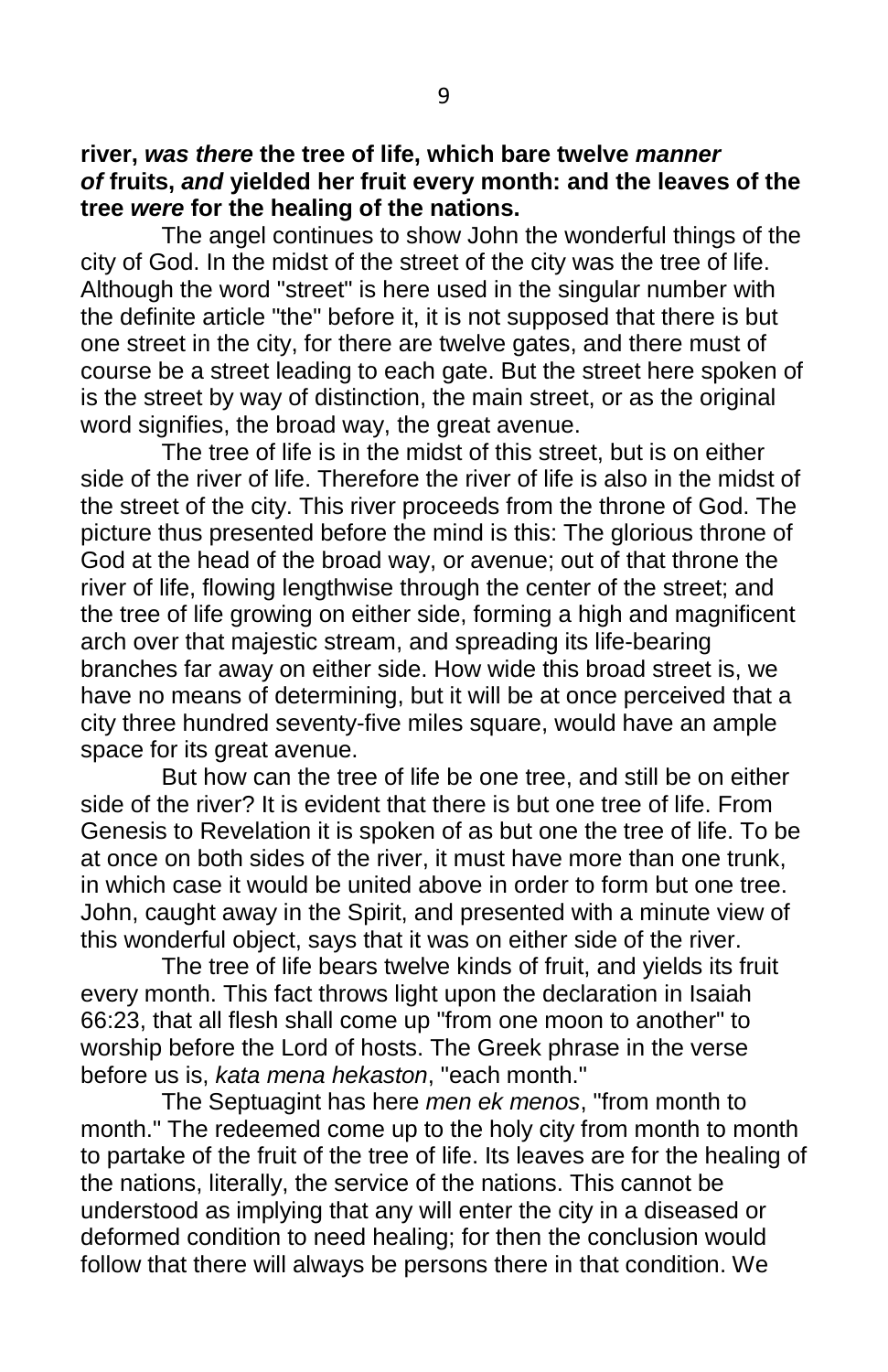have reason to believe the service of the leaves, whatever it is, will be perpetual, like the use of the fruit. The idea of disease and deformity in the immortal state is contrary to the express declarations of Scripture. "The inhabitant shall not say, I am sick", Isaiah 33:24.

#### **3 And there shall be no more curse: but the throne of God and of the Lamb shall be in it; and his servants shall serve him:**

This language proves that the great God, the Father, is referred to, as well as to the Son. The marks of the curse, the deadly miasma, and the ghastly scenes of desolation and decay, will no more be seen on the earth. Every breeze will be balmy and lifegiving, every scene is beauty, and every sound that of music.

#### **4 And they shall see his face; and his name** *shall be* **in their foreheads.**

The word "His," in the sentence, "They shall see His face," refers to the Father; for He is the one whose name is in their foreheads. That it is the Father, we learn from Revelation 14:1. This will be a fulfillment of promise in Matthew 5:8, "Blessed are the pure in heart: for they shall see God."

**5 And there shall be no night there; and they need no candle, neither light of the sun; for the Lord God giveth them light: and they shall reign for ever and ever. 6 And he said unto me, These sayings** *are* **faithful and true: and the Lord God of the holy prophets sent his angel to shew unto his servants the things which must shortly be done. 7 Behold, I come quickly: blessed** *is* **he that keepeth the sayings of the prophecy of this book.**

Here, again, we have the declaration that there shall be no night in the city, for the Lord God will be the light of the place. Christ Himself, through whom all these revelations have come, repeats the promise which has been the hope of men through the ages, "Behold, I come quickly." To keep the sayings of the prophecy of this book is to obey the injunctions connected with the prophecy, as, for instance, in Revelation 14:9-12.

**8 And I John saw these things, and heard** *them***. And when I had heard and seen, I fell down to worship before the feet of the angel which shewed me these things. 9 Then saith he unto me, See** *thou do it* **not: for I am thy fellowservant, and of thy brethren the prophets, and of them which keep the sayings of this book: worship God. 10 And he saith unto me, Seal not the sayings of the prophecy of this book: for the time is at hand. 11 He that is unjust, let him be unjust still: and he which is filthy, let**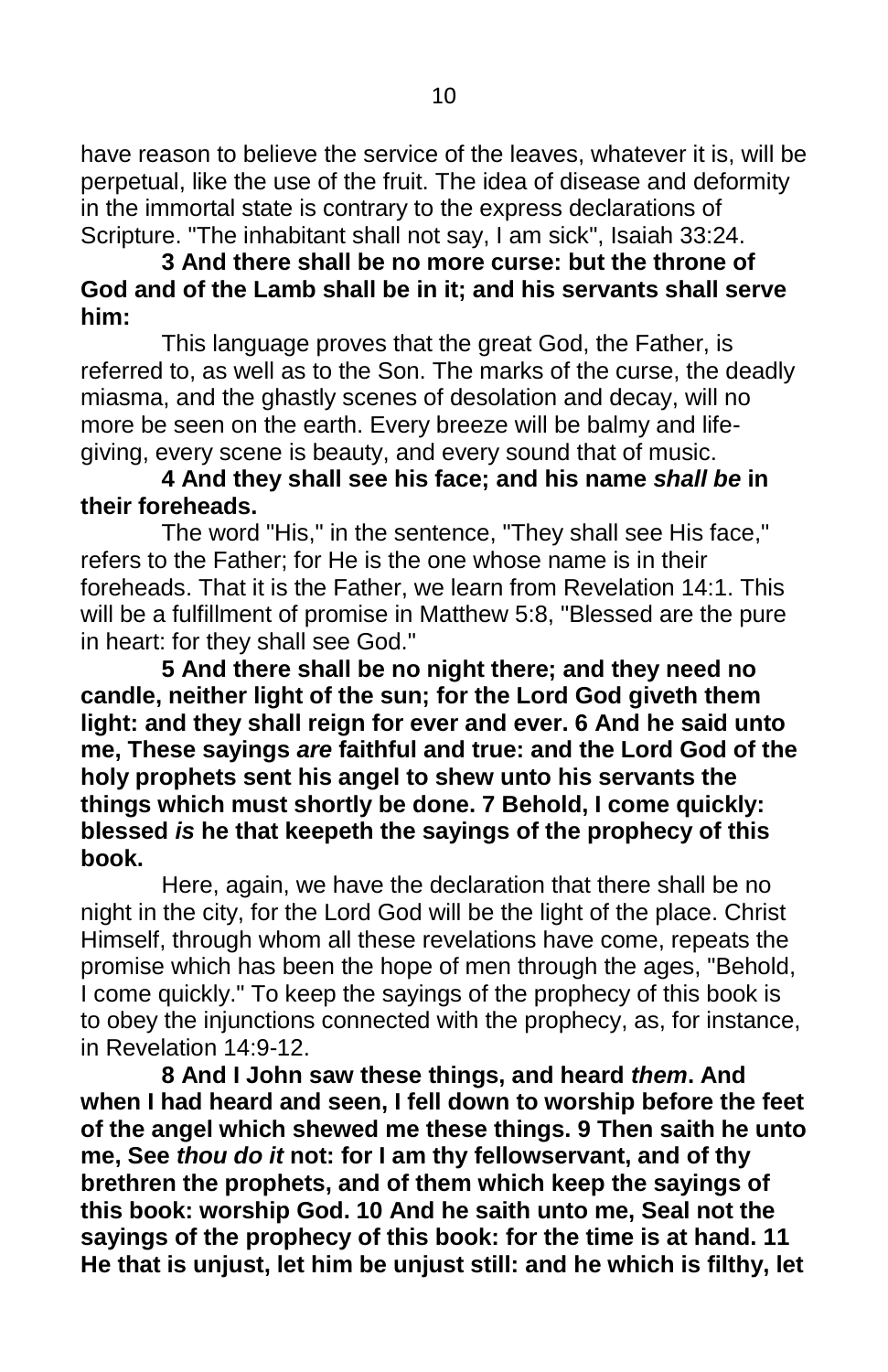**him be filthy still: and he that is righteous, let him be righteous still: and he that is holy, let him be holy still. 12 And, behold, I come quickly; and my reward** *is* **with me, to give every man according as his work shall be.** 

In verse 10 John is told not to seal the sayings of the prophecy of this book. The popular theology of our day says that the book is sealed, but this plainly contradicts what John was told. Verse 11 proves that probation closes and the cases of all are unalterably fixed. For eternity, before the coming of Christ; for in the next verse Christ says, "Behold, I come quickly." What presumption, then, to claim, as some do, that there will be probation even after that event! Christ's reward is with Him, to give every man as his work shall be. This is another conclusive proof that there can be no probation after that event. All the living wicked, those "that know not God," the heathen, and those "that obey not the gospel of our Lord Jesus Christ," the sinners of Christian lands, 2 Thessalonians 1:8, will be visited with swift destruction from Him who then comes in flaming fire to take vengeance on His foes.

The declaration of verse 11 marks the close of probation, which is the close of Christ's work as mediator; see also Daniel 12:1, when Michael (Christ) stands up, the record books are completed. We are taught by the subject of the sanctuary that this work closes with the examination of the records of the living in the investigative judgment. When this is accomplished, the irrevocable fiat can be pronounced, let he who is filthy and he is righteous, remain as they are forever from that time forward. The investigation of life records, beginning with Adam, is underway right now! Soon, none know how soon, it will take up the records of the living. And when that work is accomplished, the investigation is over and Christ's return will follow shortly thereafter.

#### **13 I am Alpha and Omega, the beginning and the end, the first and the last. 14 Blessed** *are* **they that do his commandments that they may have right to the tree of life, and may enter in through the gates into the city.**

Christ here gives to Himself the appellation of Alpha and Omega, the beginning and the end, the first and the last, verse 14, as before noticed, is the language of Christ. The commandments of which He speaks are His Father's. Reference here must be to the Ten Commandments as delivered on Mt. Sinai. He pronounces a blessing upon those who keep them. Thus in the closing chapter of the word of God, and near the very close of the last testimony which the faithful and true Witness there left for His people, He solemnly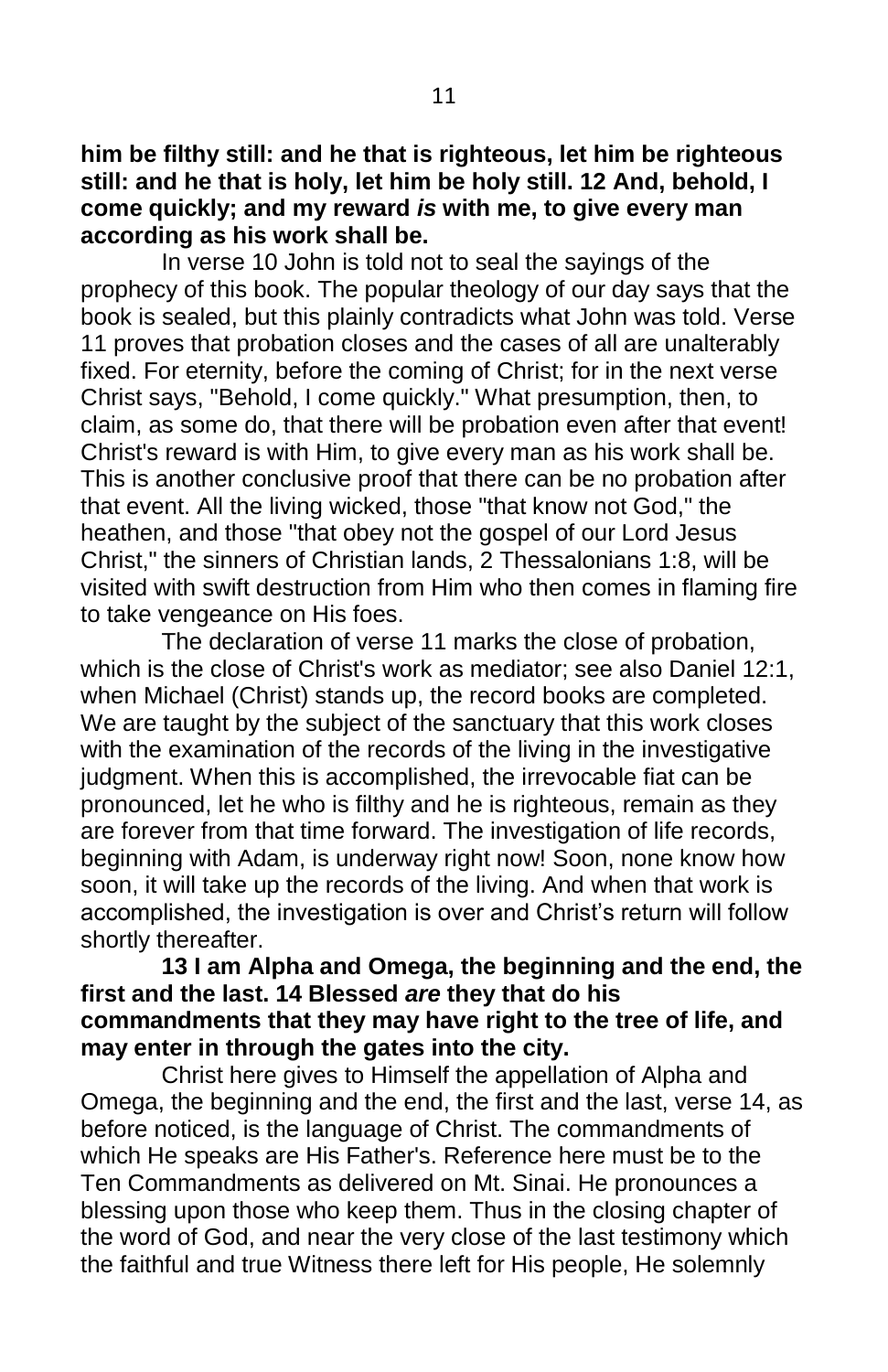pronounces a blessing upon those who keep the commandments of God. Let those who believe in the abolition of the law, candidly consider the decisive bearing of this important fact.

Instead of the reading, "Blessed are they that do His commandments," some translations have, "Blessed are they that wash their robes." There seems to be good evidence that the first transcription is correct. The latter transcription is a variation by the error of transcribers. The Syriac New Testament, one of the very earliest translations from the original Greek and reads according to the Authorized Version (the KJV). Cyprian, whose writings antedate any extant Greek manuscript, quotes the text as reading; "Blessed are they that do His commandments". We may therefore safely consider commandments as the genuine reading.

#### **15 For without** *are* **dogs, and sorcerers, and whoremongers, and murderers, and idolaters, and whosoever loveth and maketh a lie.**

A dog is the Bible symbol for a shameless and impudent man. Who would wish to be left in the company of those whose lot is outside the city of God? Yet how many will stand condemned as idolaters, how many as those who make lies, and how many more as those who love them, and love to circulate them after they are made!

#### **16 I Jesus have sent mine angel to testify unto you these things in the churches. I am the root and the offspring of David,** *and* **the bright and morning star.**

Jesus testifies these things in the churches, showing the entire book of Revelation is given to the seven churches, which is another incidental proof that the seven churches are representatives of the church through the entire gospel age. Christ is the offspring of David, in that He appeared on earth in the line of David's descendants. He is the root of David, inasmuch as He is the great prototype of David, and the maker and upholder of all things.

#### **17 And the Spirit and the bride say, Come. And let him that heareth say, Come. And let him that is athirst come. And whosoever will, let him take the water of life freely.**

Thus are all invited to come. The Lord's love for mankind would not be satisfied in merely preparing the blessings of eternal life, opening the way to them, and announcing that all might come who would; but He sends out an earnest invitation to come. He sets it forth as a favor done to Himself if those invited will come and partake of the infinite blessings provided by His infinite love. His invitation, how gracious, how full, how free! Not one of those who are finally lost will ever have occasion to complain that the provisions made for their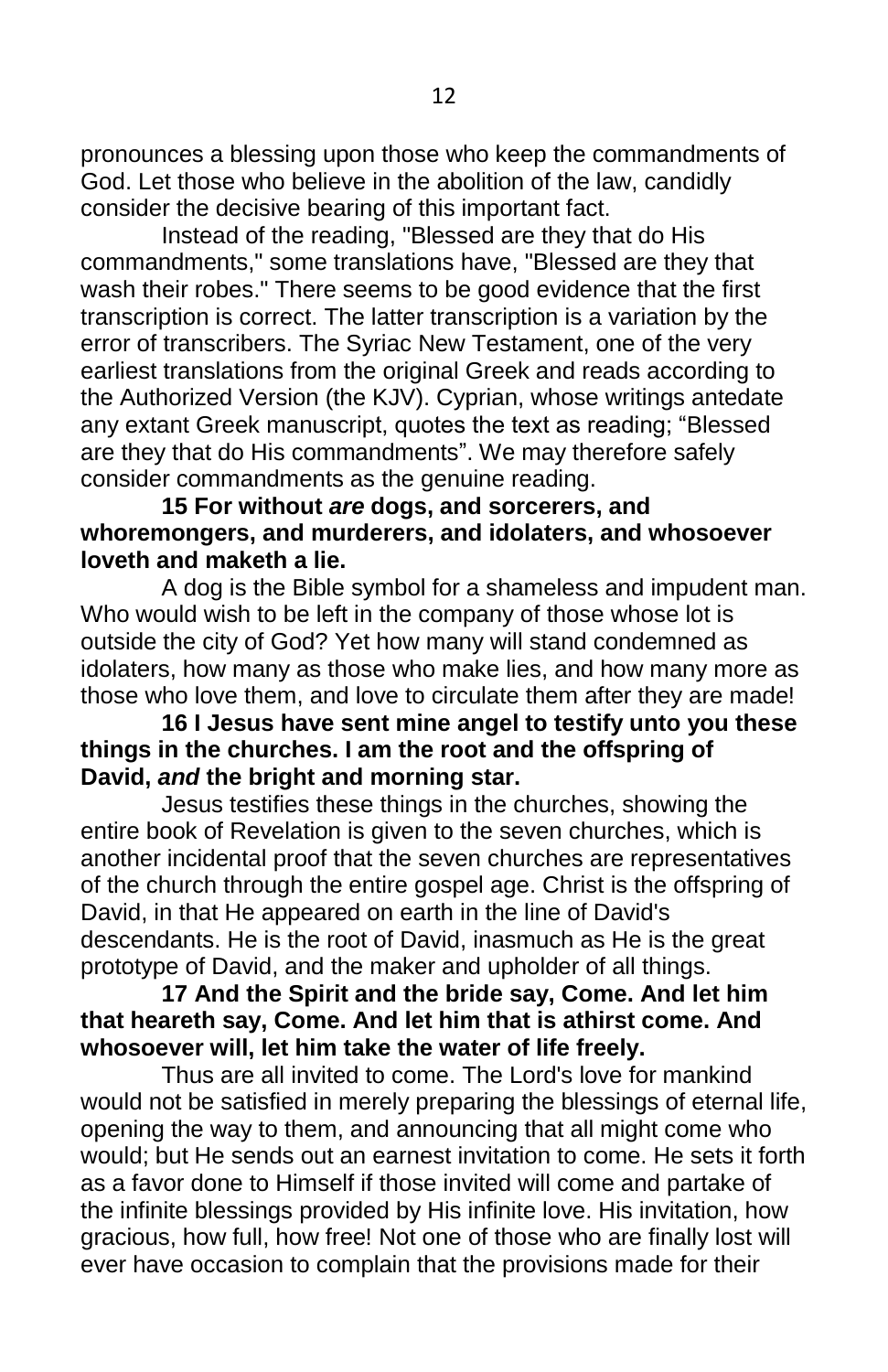salvation were not sufficiently ample. They can never reasonably object that the light given to show them the way of life was not sufficiently clear. They can never excuse themselves on the ground that the invitations and entreaties that Mercy has given them to turn and live, were not sufficiently full and free. From the very beginning, there has been a power exerted as strong as could be exerted and yet, still leave man his own free agent, a power to draw him heavenward, and raise him from the abyss into which he has fallen. "Come!" has been the entreaty of the Spirit from the lips of God Himself, from the lips of His prophets, from the lips of His apostles, and from the lips of His Son, even while, in His infinite compassion and humility, He was paying the debt of our transgression.

The last message of mercy as it is now going forth is the final utterance of divine longsuffering and compassion. Come, is the invitation it gives. Come, for all things are ready. The last sound that will fall from Mercy's lips on the ear of the sinner before the thunders of vengeance burst upon him, will be the heavenly invitation, Come. So great is the loving-kindness of a merciful God to rebellious man.

Yet, many will not come. Acting independently and deliberately, they refuse to come. So when they shall see Abraham, Isaac and Jacob in the kingdom of God, and themselves thrust out, they will have no one to accuse, no one to blame, but themselves. They will be brought to feel this in all its bitterness when the time has come for the condemnation of the lost, true to the letter. Every guilty conscience will echo, Ye knew your duty, but you did it not. Dread words! It throws the weight of every man's perdition on himself, directly home. . . Ye knew your duty, but you did it not!

The bride also says, Come. But the bride is the city, and how does it say, Come? If we could be strengthened to behold the living glories of that city and live, and should be permitted to gaze upon its dazzling beauty, and be assured that we had a perfect right to enter therein, and revel in its glory forever and ever, would it not then say to us, Come, with a persuasion which no power could resist? Who of us, in view of this, could turn away, and say, I have no desire for an inheritance there?

But though we cannot now look upon that city, the unfailing word of God has promised it, and that is sufficient to inspire us with implicit and living faith. Through the channel of that faith it says to us, come. Come, if you would inherit mansions where sickness, sorrow, pain, and death can never enter; if you would have a right to the tree of life, and pluck its immortal fruit, and eat and live; if you would drink of the water of the river of life that flows from the throne of God, clear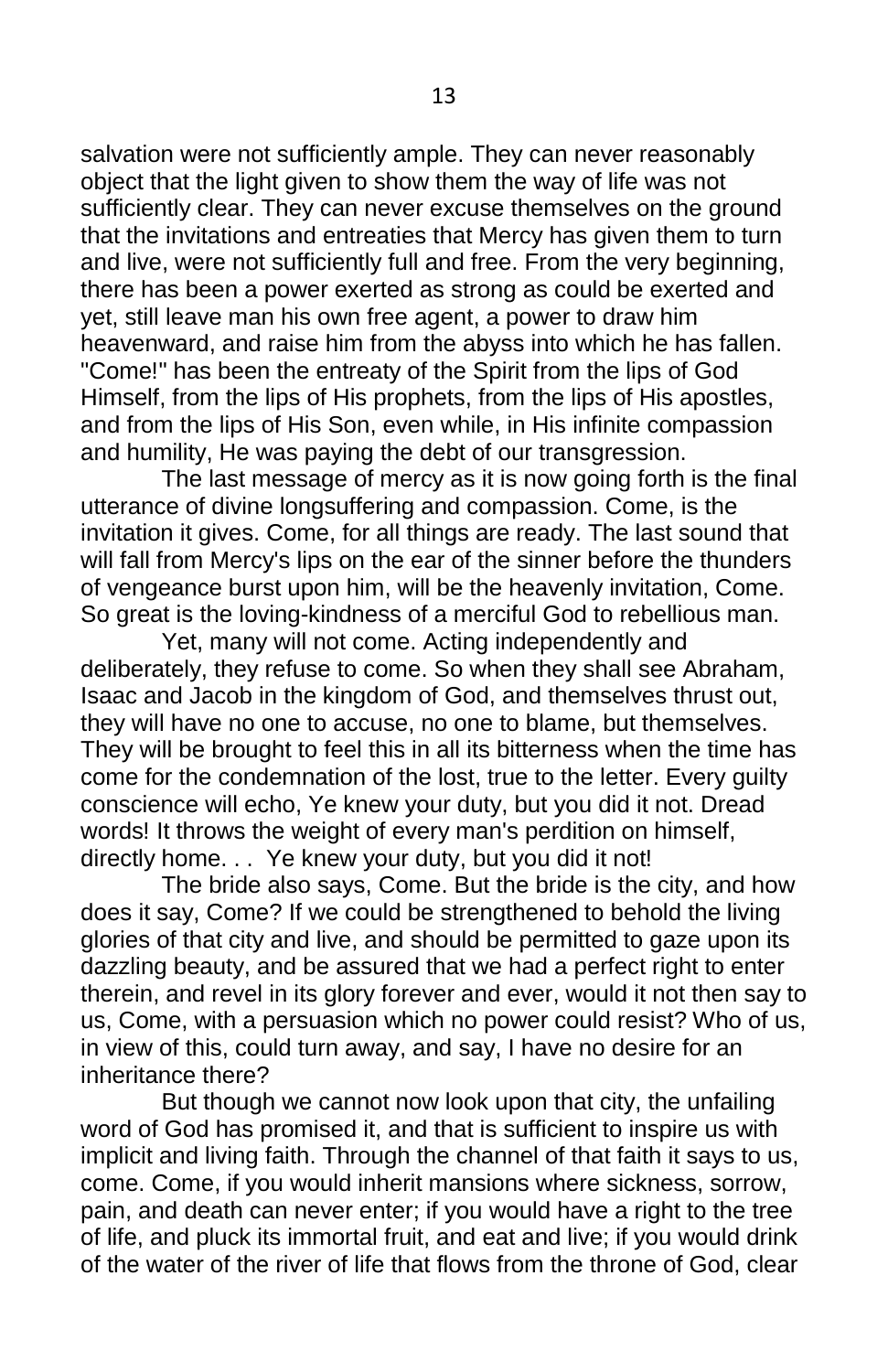as crystal. Come, if you would obtain through those glittering gates of pearl an abundant entrance into the eternal city; if you would walk its streets of transparent gold; if you would behold its glowing foundation stones; if you would see the King in His beauty on His throne. Come, if you would sing the jubilee song of millions, and share their joy. Come, if you would join the anthems of the redeemed with their melodious harps, and know that your exile is forever over, and this is your eternal home. Come, if you would receive a palm of victory, and know that you are forever free. Come, if you would exchange the furrows of your care-worn brow for a jeweled crown. Come, if you would see the salvation of the ransomed myriads, the glorified throng which no man can number.

Come, if you would drink from the pure fountain of celestial bliss, if you would shine as the stars forever in the firmament of glory, if you would share in the unutterable rapture that fills the triumphant hosts as they behold before them unending ages of glory ever brightening and joys ever new.

The bride does say, Come. Who of us can resist the invitation? The word of truth is pledged to us that if we keep the commandments of God and the faith of Jesus, we shall have right to the tree of life, we shall enter in through the gates into the city. We shall feel that we are at home in our Father's house, the very mansions prepared for us, and realize the full truth of the cheering words, "Blessed are they which are called unto the marriage supper of the Lamb." Revelation 19:9.

"Let him that hears say, Come". We have heard of the glory, of the beauty, of the blessings, of that goodly land, and we say Come. We have heard of the river with it verdant banks, of the tree with its healing leaves, of the bowers that bloom in the Paradise of God, and we say, Come. Whosoever will; let him come and take of the water of life freely.

**18 For I testify unto every man that heareth the words of the prophecy of this book, If any man shall add unto these things, God shall add unto him the plagues that are written in this book: 19 And if any man shall take away from the words of the book of this prophecy, God shall take away his part out of the book of life, and out of the holy city, and** *from* **the things which are written in this book.** 

What is it to add to, or take from, the book of this prophecy? Let it be borne in mind that it is the book of this prophecy, or the Revelation, which is the subject of remark. Hence the words in regard to adding to or taking from are exclusive to this book. Nothing can be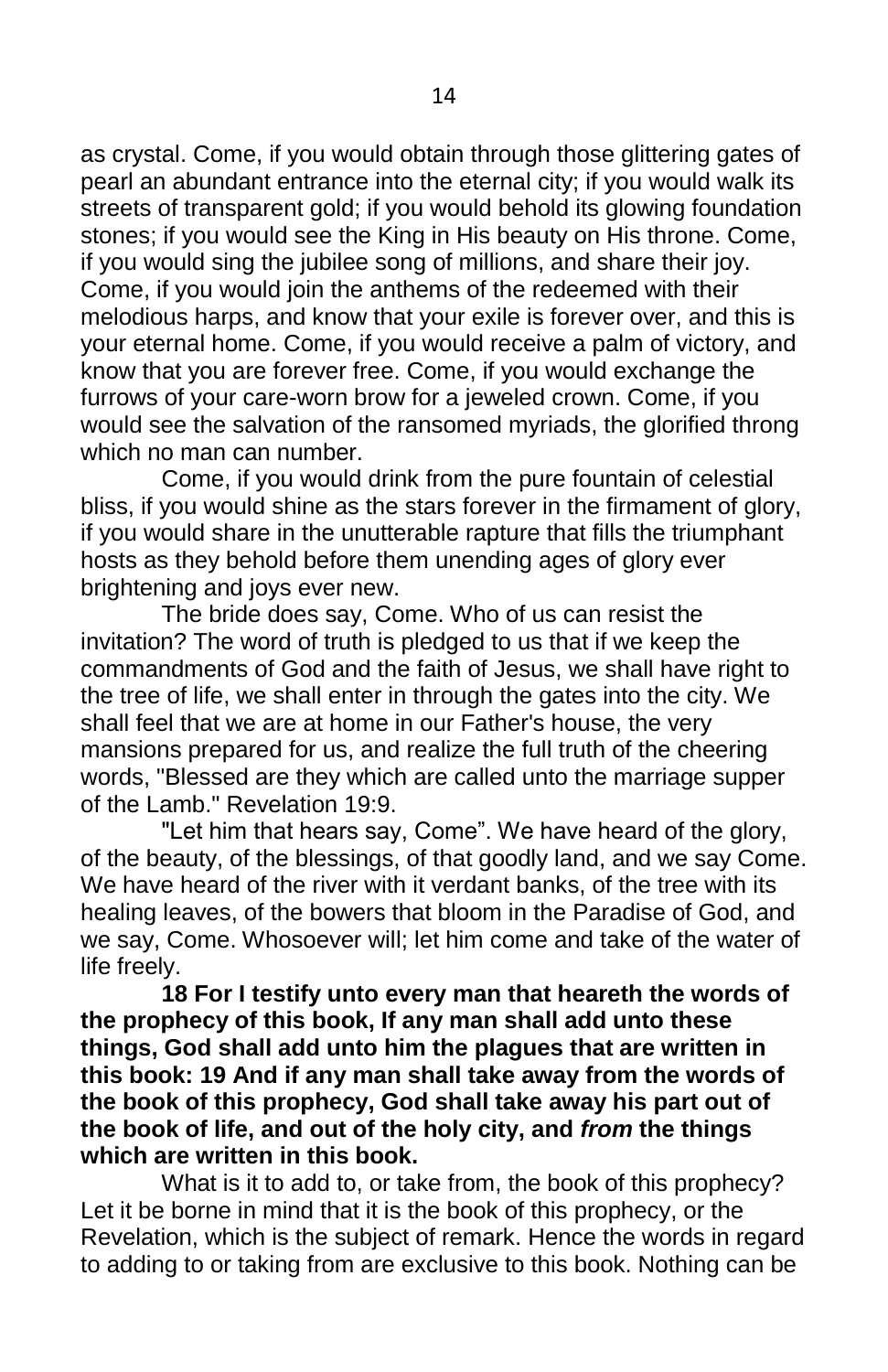called an addition except something added to it with the intention of having it considered as a genuine part of the book of Revelation. To take from the book would be to suppress some part of it. As the book of Revelation could not be called an addition to the book of Daniel, so if God should see fit to make further revelations to us by His Spirit, it would be no addition to the book of Revelation unless it should claim to be a part of that book.

#### **20 He which testifieth these things saith, Surely I come quickly. Amen. Even so, come, Lord Jesus. 21 The grace of our Lord Jesus Christ** *be* **with you all. Amen.**

The word of God is given to instruct us in reference to the plan of salvation. The Second Coming of Christ is to be the climax and completion of that great plan. It is most appropriate, therefore, that the book should close with the solemn announcement, "Surely I come quickly." Be it ours to join with fervent hearts in the response of the apostle, "Amen. Even so, come, Lord Jesus."

Thus closes the volume of inspiration with that which constitutes the best of all promises, and the substance of the Christian's hope, the return of Christ. Then shall the elect be gathered, and bid a long farewell to all the ills of this mortal life. How rich in all that is precious to the Christian is this promise! Wandering an exile in this evil world, separated from the few of like precious faith, he longs for the companionship of the righteous, the communion of saints. Here he shall obtain it, for all the good shall be gathered, not from one land only, but from all lands; not from one age only, but from all ages the great harvest of all the good, coming up in long and glorious procession, while angels shout the harvest home, and the timbrels of heaven sound forth in joyous concert. A song before unheard, unknown, in the universe, the song of the redeemed, shall add its thrilling notes of rapture and melody to the universal jubilee. So shall the saints be gathered, to be joyful in one another's presence forever and ever. While the glory of God, like a molten sea, bathes the immortal company.

This gathering has nothing in it but that which is desirable. The saints can but sigh and pray for it. Like Job, they cry out for the presence of God. Like David, they cannot be satisfied till they awake in His likeness. In this mortal condition we groan, being burdened, not for that we would be "unclothed, but clothed upon." We can but be "upon tiptoe" for the adoption, to wit, the redemption of the body. Our eyes are open for its visions, our ears are waiting to catch the sounds of the heavenly music, and our hearts are beating in anticipation of this infinite joy. Our appetites are growing sharp for the marriage